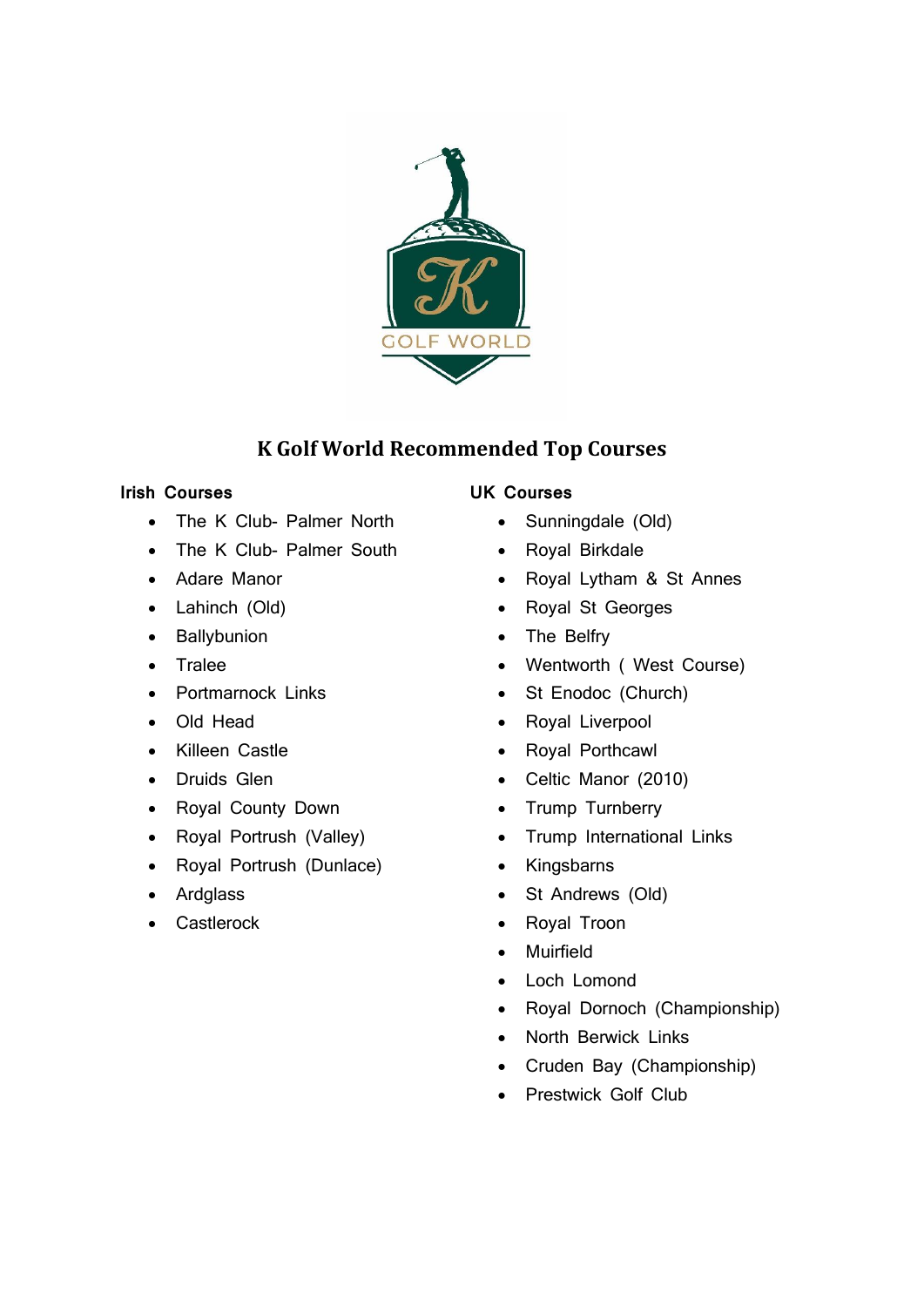### **US Courses**

- Augusta National
- Valhalla
- Baltusrol
- Bethpage Black
- TPC Harding Park
- Medinah
- The Olympic Club
- Chambers Bay
- Oakmont
- Congressional
- Muirfield Village
- East Lake
- Bandon Dunes
- Harbour Town
- Seminole Golf Club
- Crystal Downs
- Friars Head
- Pacific Dunes
- Erin Hills
- Firestone Country Club
- Hazeltine National
- Kiawah Island
- Merrion
- Pebble Beach
- Oakland Hills
- Pine Valley
- Shinnecock Hills
- Spyglass Hill
- Torrey Pines
- TPC San Antonio
- TPC Sawgrass
- Valhalla
- Whistling Straits
- Cypress Point
- National Golf Links of America
- Sand Hills